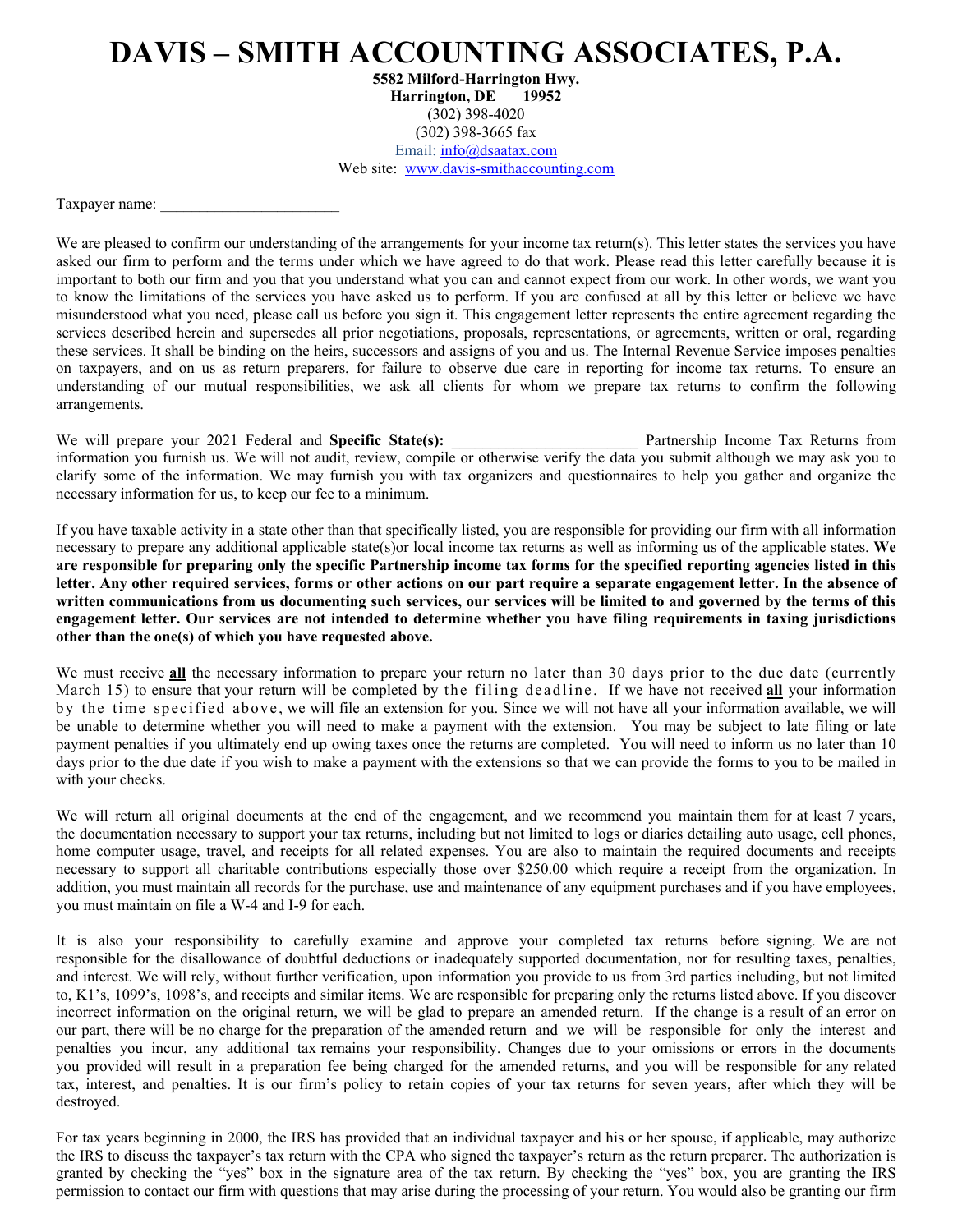the permission to (1) provide the IRS with any information that may be missing from your return, (2) call the IRS to inquire on the processing of your return or on the status of your refund, and (3) respond to any IRS notices that you have provided to our firm relating to mathematical errors, offsets, and return preparation. Once elected, the authorization cannot be revoked. The authorization is valid for one year after the due date for filing the tax return. Since our firm does not receive copies of the IRS notices regarding this tax return, we will be providing Form 8821 for your signature, when you pick up the completed return, which will allow the IRS to send us a copy as well.

Our fee does not include responding to inquires or examination by taxing authorities. However, we are available to represent you and our fees for such services are at our standard rates and would be covered under a separate engagement letter. You agree to immediately notify us upon the receipt of any correspondence from any agency covered by this letter. Please do not respond to or click on any links from emails purportedly from the IRS-the IRS never initiates correspondence via email and any such emails are attempts to steal your identity. Additionally, to protect your identity, we will verify your id, birthdate, and social security number when you call or visiting our office. Whether you elect to deal with an audit yourself or choose to have us assist you, PLEASE CONTACT US PRIOR TO SIGNING ANY WAIVERS OR CONSENTS RELATING TO AN AUDIT. Likewise call us before paying any assessments resulting from IRS inquiry letters, many inquiries are computer generated and just require an explanation, please let us verify any amounts the IRS claims are owed before you pay.

We will use our judgment to resolve questions in your favor where a tax law is unclear if there is a reasonable justification for doing so. Whenever we are aware that a possibly applicable tax law is unclear or that there are conflicting interpretations of the law by authorities (e.g., tax agencies and courts), we will explain the possible positions that may be taken on your return. In accordance with our professional standards, we will follow whatever position you request, if it is consistent with the codes, regulations, and interpretations that have been promulgated. If the IRS should later contest the position taken, there may be an assessment of additional tax plus interest and penalties. Currently, the IRS and state taxing agencies are aggressive in assessing penalties. We assume no liability for any such additional penalties or assessments. In the event, however, that you ask us to take a tax position that in our professional judgment will not meet the applicable laws and standards as promulgated, we reserve the right to stop work and shall not be liable to you for any damages that occur because of ceasing to render services.

Please be aware of the following:

- 1. When a self-employed taxpayer reduces taxable income there is also a reduction in earned income reported to the Social Security Administration, which could reduce current and future benefits for the taxpayer and his or her dependents. You acknowledge and agree to the current tax reduction and the potential negative effects on future social security benefits for you, your spouse and any dependents.
- 2. From time- t o t i m e various lenders may request that we sign, for you, some verification of income, employment, or tax filing status. Because we were engaged only to prepare your income tax return, without examination, review, audit or verification, our insurance carriers, as well as the state board of accountancy, prohibit us from signing any such document and we suggest that you have them send IRS Form 4506 to the IRS to obtain such verification.
- 3. The Affordable Care Act has added various new health insurance mandates, penalties and credits beginning in 2015. You acknowledge and agree that we will rely solely on information provided by you to us for the specific returns discussed above for the purpose of preparing this year's tax return and estimated tax payments for 2021. We have been retained only to prepare your tax returns for the above authorities and periods and have provided no advice regarding your eligibility for any credits, estimates of any payments or estimates of any penalties, all of which require a separate written engagement letter for those purposes.
- 4. Professional standards require us to electronically file all federal and state individual income tax returns ("e-filing"). However, you do have the right to "opt out" of the e-filing program. Please notify our firm immediately should you desire not to have your return e-filed so that we may provide you with the form(s) necessary for opting out of the e-file program. Please note that unless you notify us of your desire to not e-file your return, we will prepare your return to be e-filed.

Although e-filing requires both you and our firm to complete additional steps, the same filing deadlines will apply. You must therefore ensure that you complete the additional requirements well before the due dates for our firm to be able to timely transmit your return. We will provide you with a copy of the income tax returns for your review prior to electronic transmission. After you have reviewed the returns, you must provide us with a signed authorization indicating that you have reviewed the return and that, to the best of your knowledge, you feel it is correct. We cannot transmit the returns to the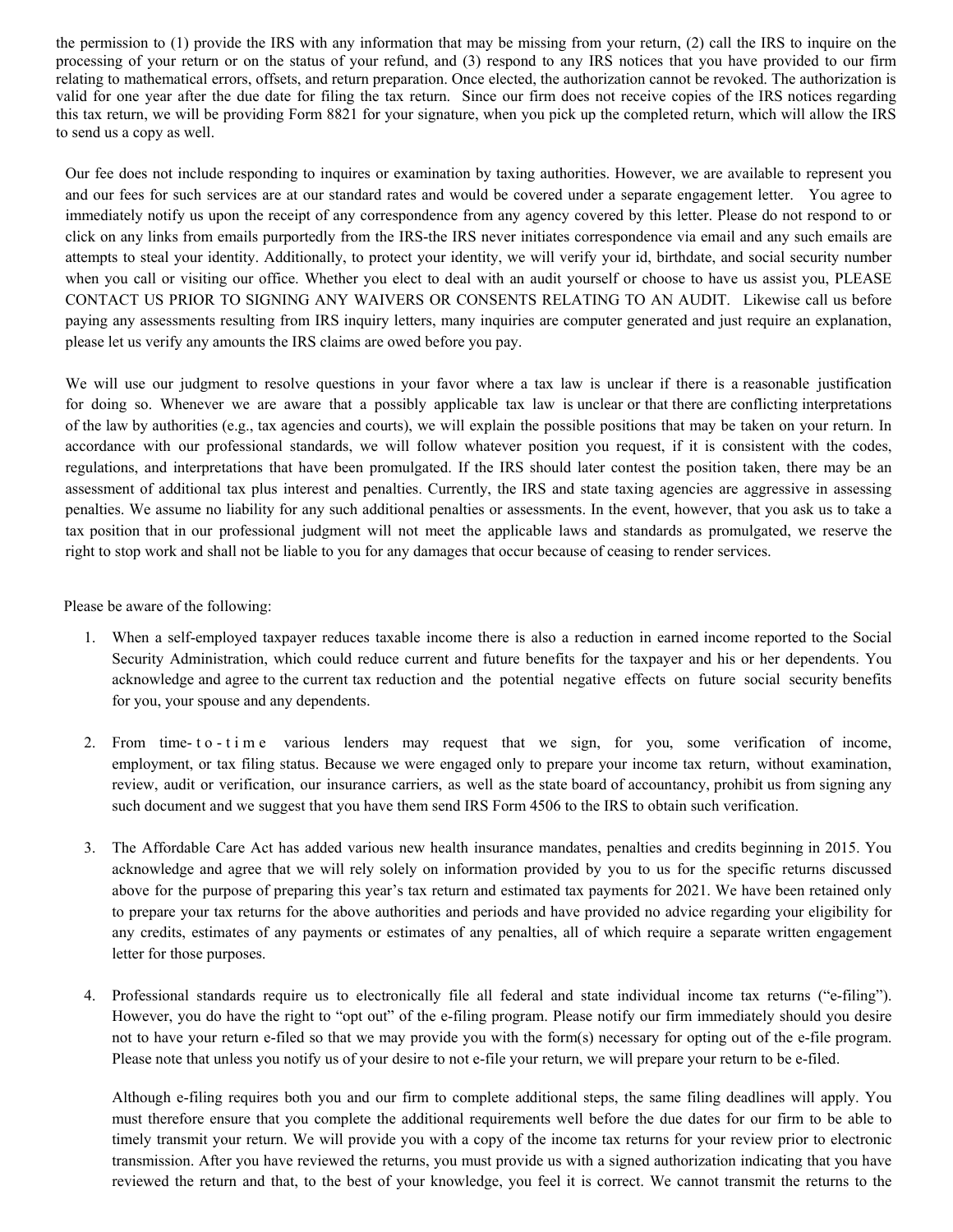taxing authorities until we have the signed authorization. **Therefore, if you have not provided our firm with your signed authorization by March 11, 2022, we will place your return on extension, even though it might already have been completed.** 

In that event, you will be responsible for ensuring that any payment due with the extension is timely sent to the appropriate taxing authorities. You will also be responsible for any additional costs our firm incurs arising from the extension preparation.

Finally, please note that although our firm will use our best efforts to ensure that your returns are successfully transmitted to the appropriate taxing authorities, we will not be financially responsible for electronic transmission or other errors arising after your return has been successfully submitted from our office.

From time to time during our relationship, you may seek our advice regarding potential investments. We are not investment advisors. Accordingly, we suggest that you seek the advice of qualified investment advisors appropriate to each investment being considered. Unless otherwise specifically agreed to in a separate engagement letter signed by both parties, we will not advise you regarding the economic viability or consequences of an investment or whether you should or should not make a particular investment.

- 5. Please note that any person or entity subject to the jurisdiction of the United States (includes individuals, corporations, partnerships, trusts, and estates) having a financial interest in, or signature or other authority over, bank accounts, securities, or other financial accounts having an aggregate value exceeding \$10,000 in a foreign country, shall report such a relationship. Although there are some limited exceptions, filing requirements also apply to taxpayers that have direct or indirect control over a foreign or domestic entity with foreign financial accounts, even if the taxpayer does not have foreign account(s). Failure to disclose the required information to the U.S. Department of the Treasury may result in substantial civil and/or criminal penalties. Such disclosure includes filing Form 8938 with this Form 1040. If you do not provide our firm with information regarding any interest you may have in a foreign account, we will not be able to prepare any of the required Income Tax related forms, and penalties may be due, for which we have no responsibility. In the absence of such information being provided we will presume you do not have any foreign assets or financial interests and will not file any applicable disclosure forms without separate written authorization.
- 6. If you and/or your entity have a financial interest in any foreign accounts, you may also be responsible for filing Form FinCen 114 required by the U.S. Department of the Treasury on or before April 15th of each tax year. US citizens are required to report worldwide income on their US tax return.
- 7. The Internal Revenue Service, under IRC §6038 and §6046, requires information reporting if you are an officer, director or shareholder with respect to certain foreign corporations (Form 5471); foreign-owned U.S. corporation or foreign corporation engaged in a U.S. trade or business (Form 5472); U.S. transferor of property to a foreign corporation (Form 926) ); and, for taxable years beginning after March 18, 2020, if you hold foreign financial assets with an aggregate value exceeding \$50,000. By your signature below, you accept responsibility for informing us if you believe that you fall into one of the above categories and you agree to provide us with the information necessary to prepare the appropriate forms. We assume no liability for penalties associated with the failure to file or untimely filing of any of these forms.
- 8. Federal law has extended the attorney-client privilege to some, but not all, communications between a client and the client's CPA. The privilege applies only to non-criminal tax matters that are before the IRS or brought by or against the U.S. Government in a federal court. The communications must be made in connection with tax advice. Communications solely concerning the preparation of a tax return will not be privileged.

In addition, your confidentiality privilege can be inadvertently waived if you discuss the contents of any privileged communication with a third party, such as a lending institution, a friend, or a business associate. We recommend that you contact us before releasing any privileged information to a third party.

If we are asked to disclose any privileged communication, unless we are required to disclose the communication by law, we will not provide such disclosure until you have had an opportunity to argue that the communication is privileged. You agree to pay all reasonable expenses that we incur, including legal fees, that are a result of attempts to protect any communication as privileged.

9. New privacy laws were established by the IRS effective January 1, 2019, and we are now prohibited from providing confidential information or copies to anyone other than you without your specific, written authorization. To comply with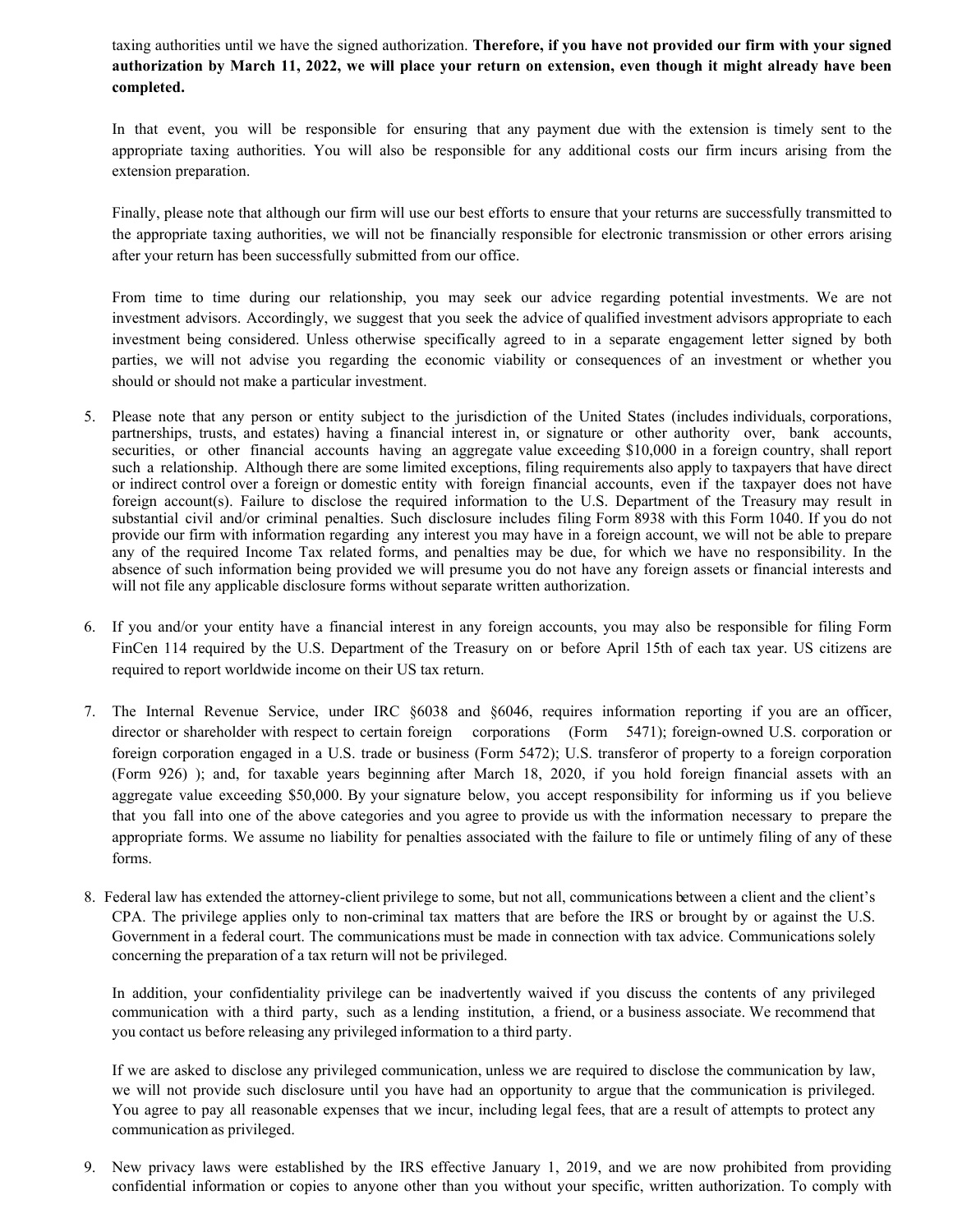these new regulations, we provide all copies of all returns to you in a secure web portal. Your use of this portal is limited to lawful income tax related documents in compliance with our written portal usage policy and will be maintained and accessible solely in accordance with our policy for no more than 30 days after any notification of termination of services by either party, after which point it will be electronically deleted. Our portal policy is available on request. If we are asked to disclose any privileged communication, unless we are required to disclose the communication by law, we will not provide such disclosure until you have had an opportunity to argue that the communication is privileged. You agree to pay all reasonable expenses that we incur, including legal fees, that are a result of attempts to protect any communication as privileged. In addition, your confidentiality privilege can be inadvertently waived if you discuss the contents of any privileged communication with a third party, such as a lending institution, a friend, or a business associate. We recommend that you contact us before releasing information to a third party.

In the interest of facilitating our services to you, we utilize a secure web portal. Your use of this portal must comply with our standards of use, and as owners of the portal we retain the right to limit and deny use of the portal for inappropriate purposes. Your access to files maintained on the portal will be terminated no later than 90 days after the date you are notified that the tax return is available. All confidential information sent to you as well as the portal will be password protected. While we will use our best efforts to keep such communications secure in accordance with our obligations under applicable laws and professional standards, you recognize and accept that we have no control over the unauthorized interception of these communications once they have been sent and consent to our use of these devices during this engagement.

- 10. New forms of currency and commerce have become commonplace. You hereby acknowledge that if you make use of alternative types of crypto-currency or payment, such as Bitcoin or PayPal, or conduct business in the consumer-toconsumer rental market, such as Uber. Lyft, Airbnb, FSBO, Turo, etc., you have provided us with details of all transactions.
- 11. It is our policy to keep records related to this engagement for 7 years after which they are destroyed. However, we do not keep any original client records. We will return those to you at the completion of the services rendered under this engagement. When records are returned to you, it is your responsibility to retain and protect your records for 7 years for possible future use, including potential examination by any government or regulatory agencies.

Fees for our services will be at our standard rates plus any out-of-pocket expenses. Payment for service is due when rendered and interim billings may be submitted as work progresses and expenses are incurred. We reserve the right to stop work on any account that is 90 days past due, in accordance with our firm's stated collection policy. You further acknowledge and agree that in the event we stop work or withdraw from this engagement because of your failure to pay on a timely basis for services rendered as required by this engagement letter, we shall not be liable to you for any damages that occur as a result of our ceasing to render services. Our fees do not include responding to inquires or examination by taxing authorities or third parties, for which you will be separately billed for time and expenses involved.

Interest and finance charges will be charged at the maximum allowable by law, or at 1.5% per month, whichever is less, on accounts over thirty (30) days past due. Should Davis Smith Accounting Associates PA bring legal action to collect monies due under the contract or should the matter be turned over to collection. Davis Smith Accounting Associates PA shall be entitled, to the fullest extent permitted under the law, to reasonable legal fees and costs of any such collection attempt.

Our services will conclude upon delivery of the completed income tax returns discussed above or upon our suspension of services or resignation from the engagement. In recognition of the relative risks and benefits of this agreement to both the client and the accounting firm, the client and the accounting firm have discussed and have agreed on the fair allocation of risk between them. As such, the client agrees, to the fullest extent permitted by law, to limit the liability of the accounting firm to the client for all claims, losses, costs, and damages of any nature whatsoever, so that the total aggregate liability of the accounting firm to the client shall not exceed the accounting firm's total fee for services rendered under this agreement. The client and the accounting firm intend and agree that this limitation apply to all liability or cause of action against the accounting firm, however alleged or arising, unless otherwise prohibited by law. Both parties agree that there is a one-year limitation period to bring a claim against us for errors and omissions. The one-year period will begin upon the date of the tax professional's signature on the tax returns covered by this engagement letter.

If any dispute arises among the parties, they agree to try first in good faith to settle the dispute by mediation administered by the American Arbitration Association (AAA) under its Rules for Professional Accounting and Related Services Disputes. All unresolved disputes shall then be decided by final and binding arbitration in accordance with the Rules for Professional Accounting and Related Services Disputes of the AAA. Fees charged by any mediators, arbitrators, or the AAA shall be shared equally by all parties. IN AGREEING TO ARBITRATION, WE BOTH ACKNOWLEDGE THAT IN THE EVENT OF A DISPUTE EACH OF US IS GIVING UP THE RIGHT TO HAVE THE DISPUTE DECIDED IN A COURT OF LAW BEFORE A JUDGE OR JURY AND INSTEAD WE ARE ACCEPTING THE USE OF ARBITRATION FOR RESOLUTION.